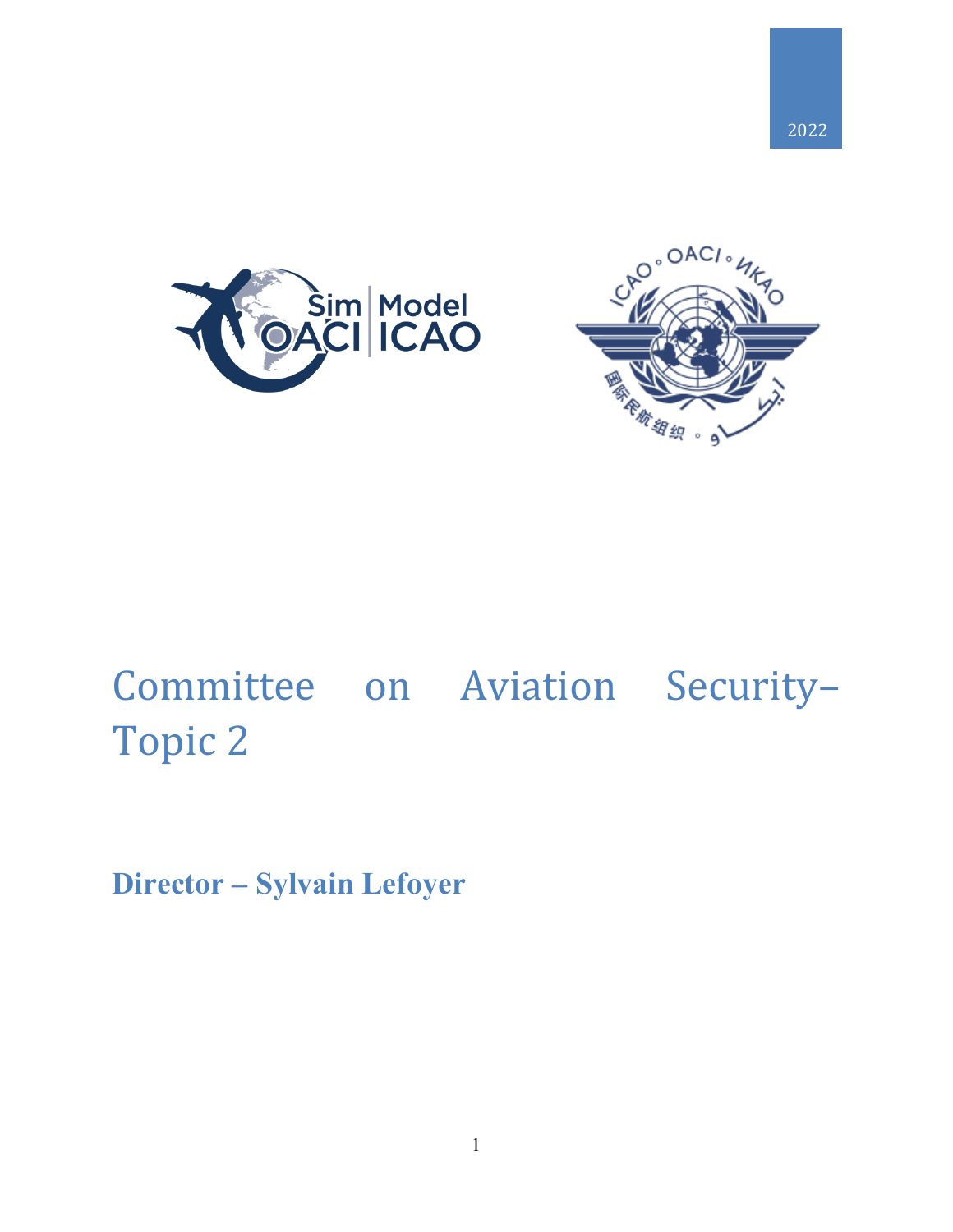# ADVANCE PASSENGER INFORMATION (API), PASSENGER NAME RECORD (PNR), FROM FACILITATION TO COUNTER-TERRORISM

#### 1. Foreword

The **International Civil Aviation Organization (ICAO)** is a UN specialized organization, established by States in 1944 to manage the administration and governance of the Convention on International Civil Aviation (Chicago Convention).

ICAO works with the Convention's 193 Member States and industry groups to reach consensus on international civil aviation Standards in support of a safe, efficient, secure, economically sustainable and environmentally responsible civil aviation sector.

ICAO also coordinates assistance and capacity building for States in support of numerous aviation development objectives; produces global plans to coordinate multilateral strategic progress for safety and air navigation; monitors and reports on numerous air transport sector performance metrics; and audits States' civil aviation oversight capabilities in the areas of safety and security.

The Standards and Recommended Practices (SARPs) on Facilitation are the outcome of Article 37 of the Convention, which provides, inter alia*,* that the "International Civil Aviation Organization shall adopt and amend from time to time, as may be necessary, international standards and recommended practices and procedures dealing with customs and immigration procedures".

The policy with respect to the implementation by States of the Standards and Recommended Practices on Facilitation is strengthened by Article 22 of the Convention, which expresses the obligation accepted by each Contracting State "to adopt all practicable measures, through the issuance of special regulations or otherwise, to facilitate and expedite navigation by aircraft between the territories of contracting States, and to prevent unnecessary delays to aircraft, crews, passengers and cargo, especially in the administration of the laws relating to immigration, quarantine, customs and clearance", and by Article 23 of the Convention, which expresses the undertaking of each Contracting State "so far as it may find practicable, to establish customs and immigration procedures affecting international air navigation in accordance with the practices which may be established or recommended from time to time, pursuant to this Convention".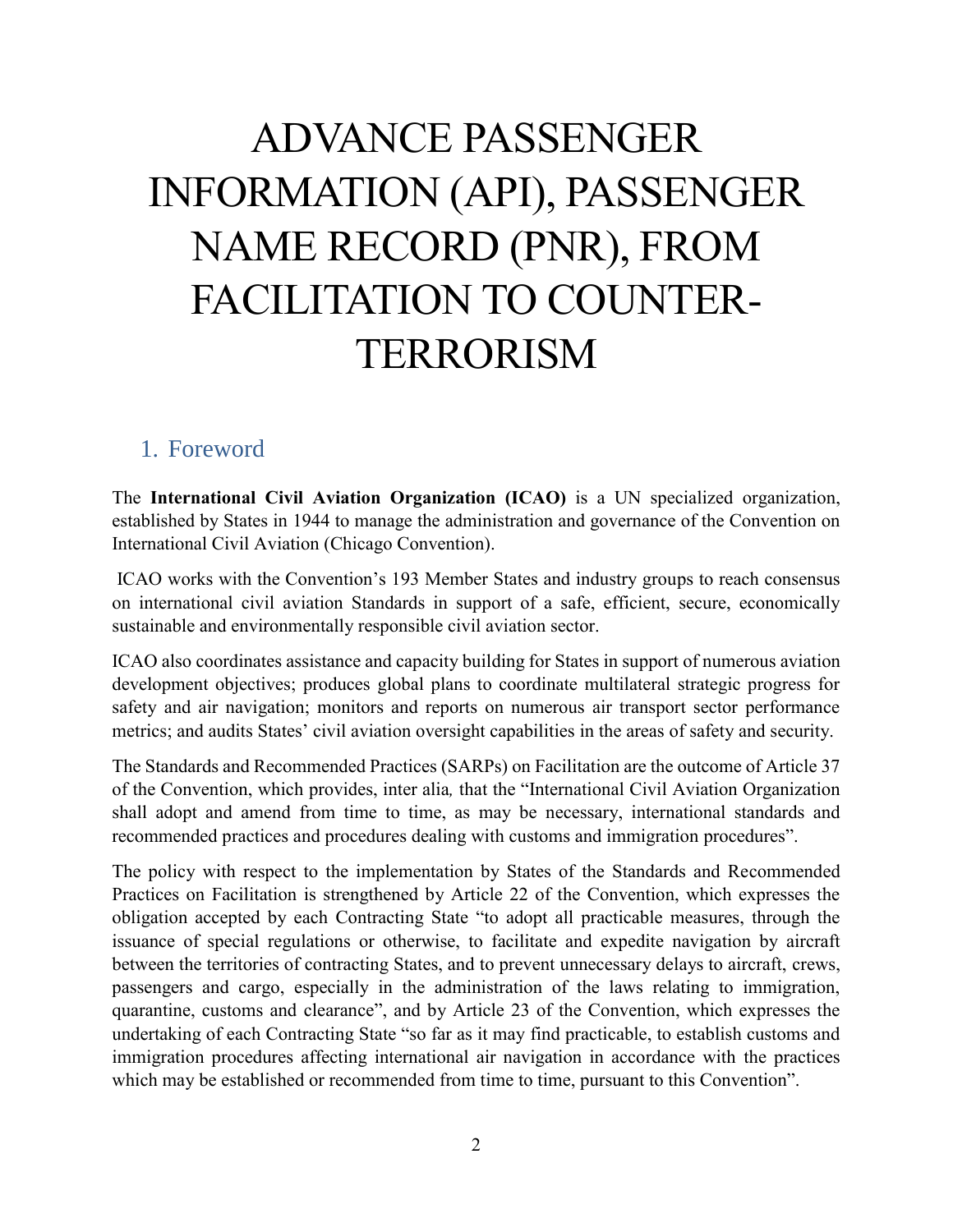### 2. 2. Exercise

The article attached on Traveller Identification describes the ICAO TRIP (Traveller Identification Programme) Strategy, which is a tool to help States implement Annex 9 – *Facilitation* Standards related to security.

This Strategy aims at facilitating the crossing of borders for the vast majority of travelers by providing tools (ePassports, authentication processes, interoperability..) and at the same time facilitate the operations for the border control and immigration Authorities in helping them focus on a limited number of persons of interest.

ICAO is participating in the Counter Terrorism Travel Program, managed by the UN Office of Counter Terrorism, in application of Un Security Council resolution 2396 (2017) calling all States to request PNR data, in furtherance of ICAO Standard.

**Knowing that the PNR is a set of data captured by Airlines and travel agents to manage their customers profiles, so established for commercial purposes, you will have to analyze the interest and legitimacy for Authorities to request and use these data, the balance between the objectives of the fight against terrorism and transnational crime on one hand, and the privacy and individual rights on the other hand, and finally propose a strategy for ICAO to support the Counter Terrorism Travel Program within the limits of the mandate of the Chicago Convention<sup>1</sup> .**

For the simulation this topic will be considered by the Security Committee only.

#### **Reference documentation:**

 $\overline{a}$ 

- UN Security Council Resolutions 2178 (2014), 2309 (2016), 2396 (2017), 2482 (2019)
- Annex  $9$  Facilitation
- <https://www.un.org/cttravel/>
- [https://www.icao.int/Security/FAL/TRIP/Pages/Publications.aspx.](https://www.icao.int/Security/FAL/TRIP/Pages/Publications.aspx)

<sup>1</sup> NB: Annex 9 – Facilitation Standards and Recommended Practices are considered by the Air Transport Committee (ATC), except for those SARPs that have an interest for Security, which are considered jointly with the Unlawful interference Committee (UIC).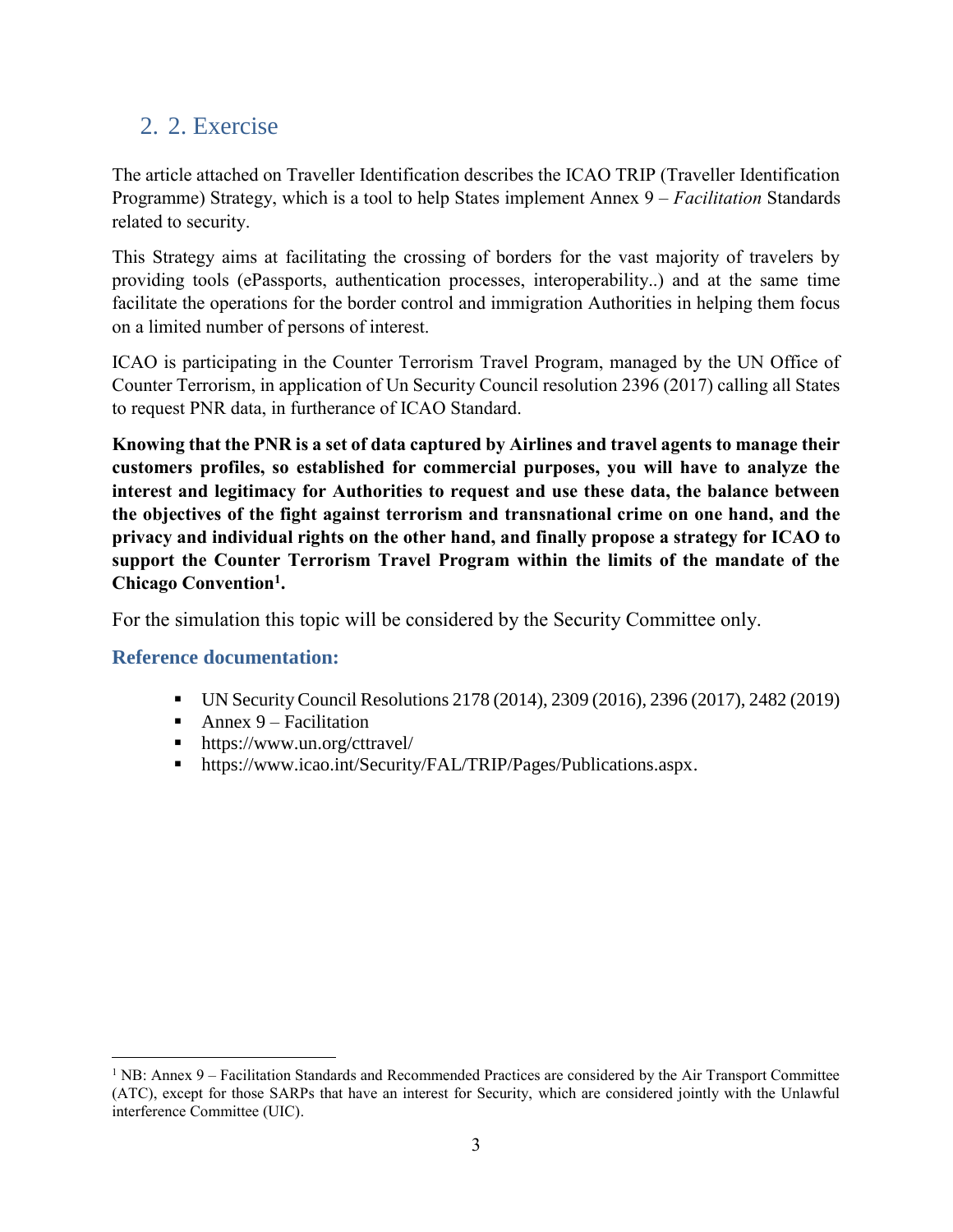## 3. Traveller identification: key component of both Travel Facilitation and Aviation security

Following the successful introduction of Machine Readable Travel Documents (MRTDs) in the eighties, which has dramatically enhanced the security features used in passports, ICAO has started implementing an ambitious initiative aimed at improving both the overall integrity of travel documents and the processes involved in their issuance as well as security at border control.

#### **Context: The Importance of Reliable and Secure Traveller Identification**

The ability of terrorists and criminals to operate with anonymity—beyond the knowledge or even suspicion on the part of relevant State and international authorities about their true identity and movements—is a powerful tool and weapon in enabling those with ill intents to further their unlawful and illegitimate activities.

Conversely, the ability of authorities to confirm the true identity and to monitor certain movements of travellers—and to do so speedily, cost-effectively, securely and responsibly—is vital for a wide range of purposes:

- maintenance of effective national and global security
- facilitation of personal and business travel and trade
- determination and discharge of treaty and other obligations and rights related to the cross-border movement and admission of people
- cost-effective deployment of security and border admission and clearance personnel and resources on a risk-management basis
- detection and prevention of crime, including money laundering, smuggling, illegal drug trade, child abduction and human trafficking

#### **Drivers for Enhanced Traveller Identification**

The following are factors and trends that encourage and support the sharing of knowledge, insights and technologies amongst diverse States and international authorities with mandates and interests in the issuance and/or use of traveller identification.

There is strong consumer and business pressure for expedited travel, trade and tourism, and corresponding public resistance to security, border control and other processing activities that add avoidable costs, delays, and restrictions to movement. Conversely, security threats in many sectors—including, but not limited to, the aviation sector—are real, significant and continually evolving

In the meantime, innovative technologies and protocols offer new opportunities for cost-effective deployment of security resources where they are most needed, based on risk-management principles, thereby enhancing both security and facilitation objectives.

In that context, the ICAO Traveller Identification Programme (ICAO TRIP) Strategy was approved by the ICAO Council and endorsed by the 38th Session of the ICAO Assembly in 2013.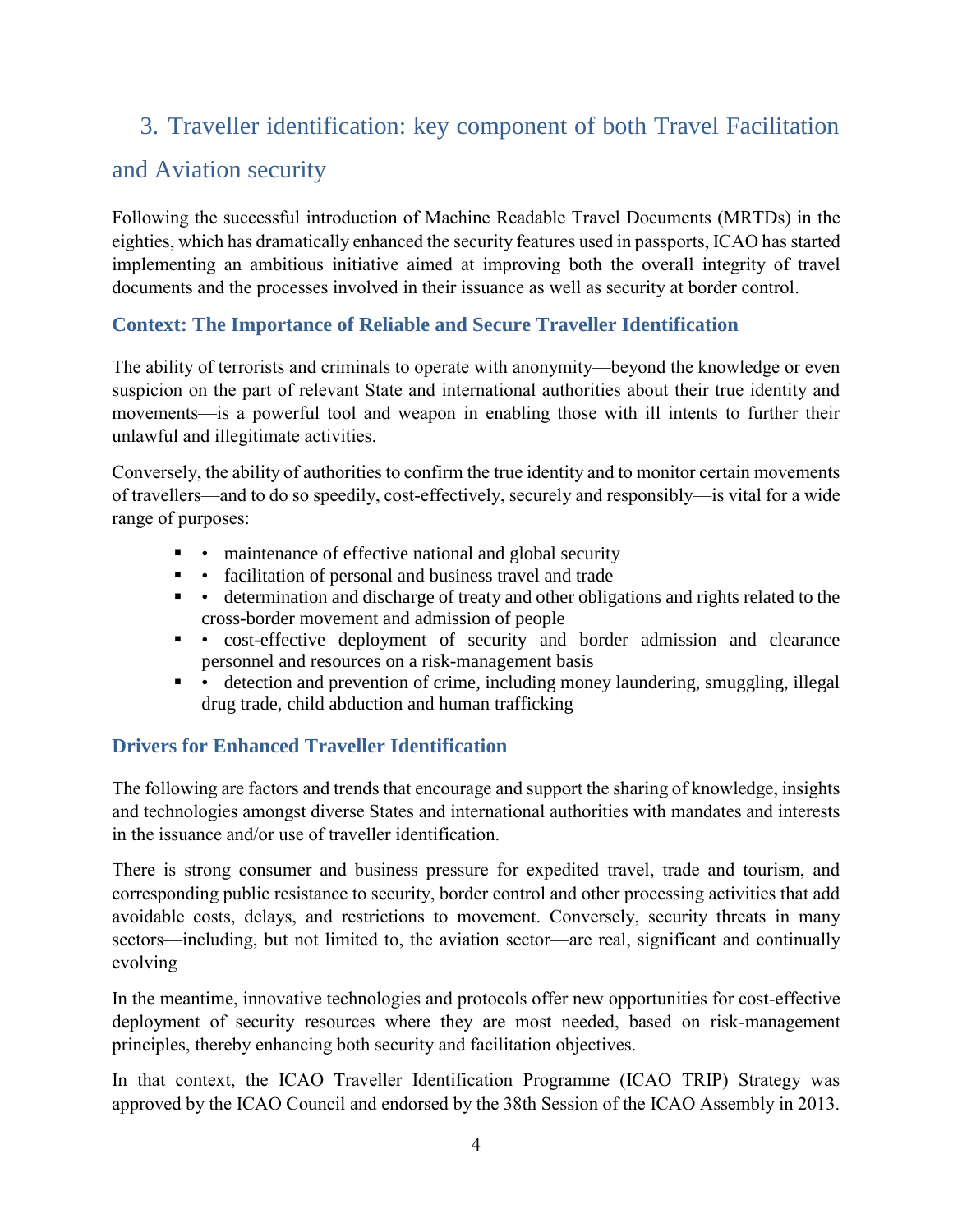The TRIP Strategy aims to enhance the integrity of the passport-issuance process and to ensure robust identification-management processes in order to prevent exploitation by terrorists and maximize the effectiveness of border security and the benefits of enhanced facilitation of travel across borders.

The efforts of ICAO to ensure the legitimacy of secure travel documents depends on a holistic and integrated approach to the traveller identification-management and issuance process. The integrity of travel-document issuance is severely compromised if appropriate safeguards are not incorporated into the traveller-identity management process in order to ensure confirmation of the identity of the individual to whom the passport is issued.

#### **Nature of a robust Identification Management**

For purposes of this Strategy, a comprehensive and cohesive approach to traveller identification entails five closely linked and mutually-complementary identification management activities (Graph 1).

- **i** i) *Evidence of Identity*: ensure authenticity of the identity of an applicant seeking issuance of a travel document, confirming for that individual a unique identity linked to the applicant, the identified individual's status as still living and the applicant's status as an active user of that unique identity.
- **ii)** *Machine-Readable Travel Documents (MRTDs)***:** ensure that the design and manufacture of standardized machine-readable passports (MRPs), visas, and identification (ID) cards for travel that meet internationally-accepted standards and practices with respect to global interoperability and effective biometrics as well as high integrity against counterfeiting and forgery.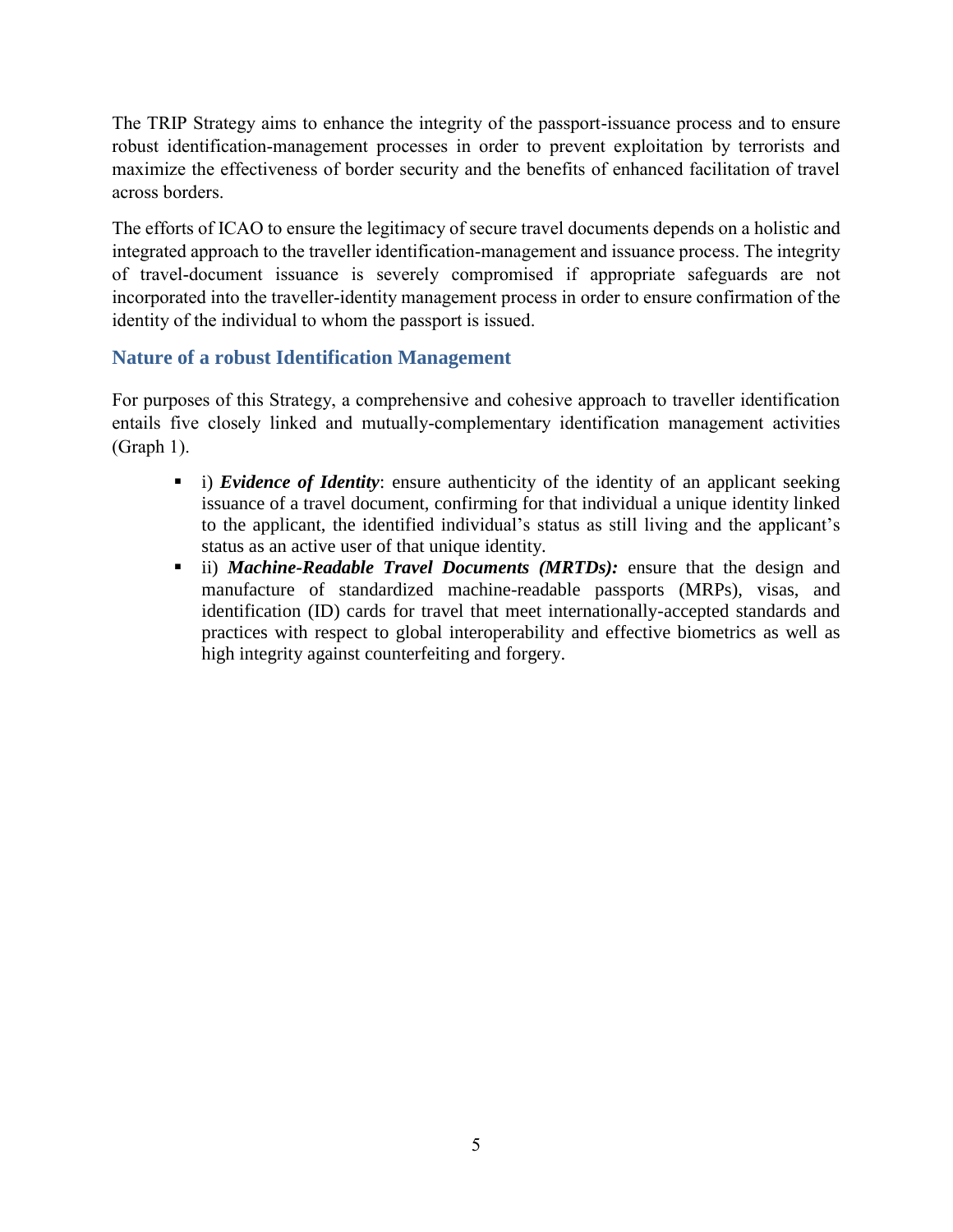

Graph 1: The 5 elements of the ICAO TRIP strategy

- iii) Document Issuance and Control: implement effective processes and protocols for the issuance of MRTDs to authorized holders only, including emergency issuance where warranted while ensuring the security against theft, tampering and loss.
- iv) Inspection Systems and Tools: Implement technologies, supporting infrastructure, information-sharing and related protocols and procedures to support timely, efficient, secure and reliable reading of MRTDs at borders and verification of the validity of the MRTD for the holder, including by the use of the ICAO Public Key Directory (PKD) to confirm that e-passports presented to authorities remain legitimately-issued and active (i.e., not lost, stolen, compromised or revoked)
- v) Interoperable Applications: Implement systems, technologies and protocols that provide for the ready, secure and reliable linkage of MRTDs and their legitimate holders to relevant intelligence and information about the holder and/or his/her background, movements and actions of interest, in support of security and travel facilitation. Interoperable applications include such functions and linkages Passenger Name Record data (PNR), Advance Passenger Information (API), State-managed security "watch lists" and State-recognized "known," "trusted" and/or "expedited" travellers and shippers (or equivalent).

#### **Main challenge: Involvement of different stakeholders**

As shown in Graph 2 wide array of Contracting State authorities/ministries and other entities have mandates and interests in traveller identification. These include State-level agencies, regional and international organizations concerned with these issues and services such as civil registries,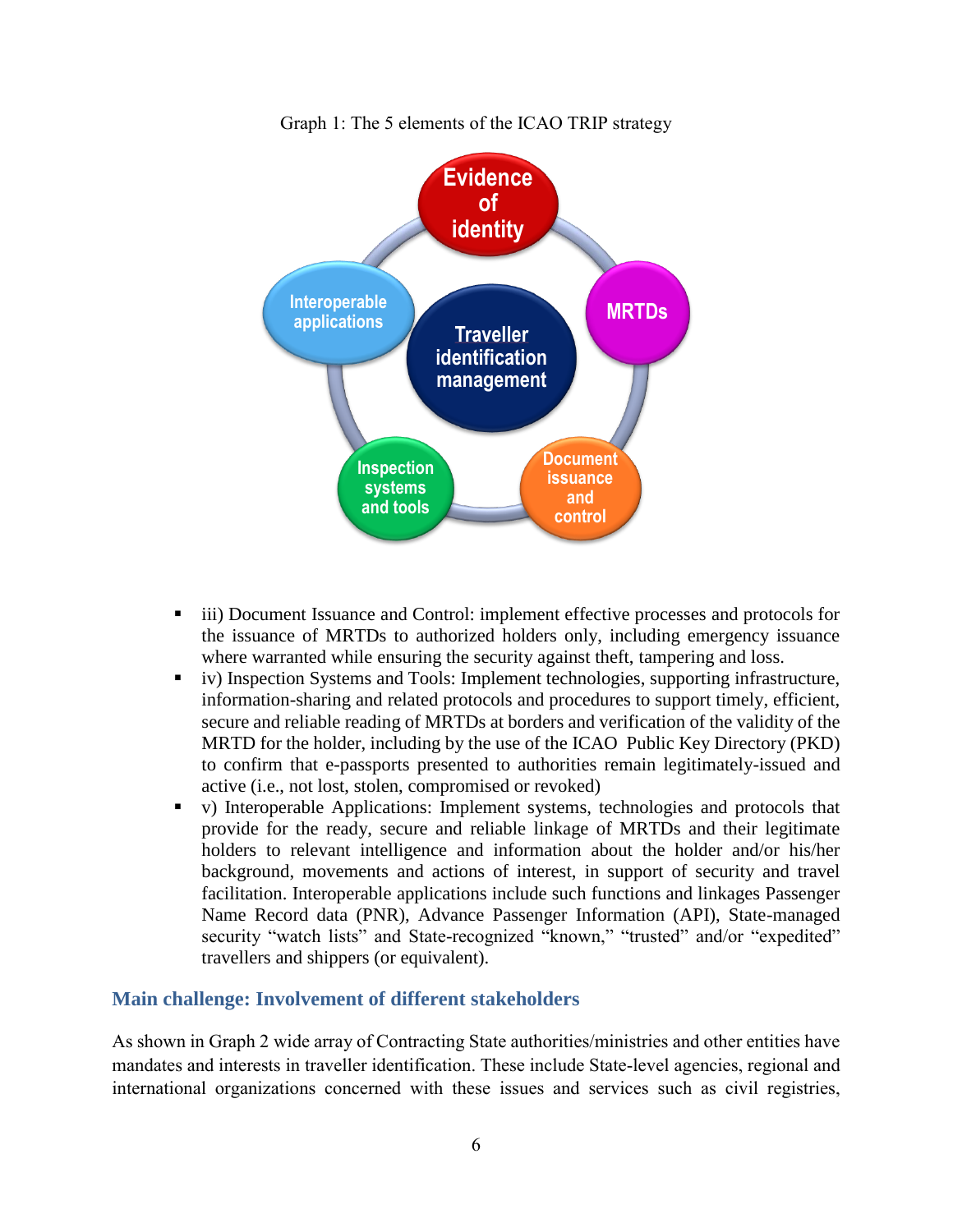passport issuance, visa issuance, security, trade and tourism, immigration/migration, border controls, law enforcement, treaties—human rights, refugees, stateless persons, special events (Olympics, international meetings e.g., G7/G20) and emergencies (identification of victims and survivors).





All Member States have mandates for, and interests in, the efficient and effective operation of their immigration/migration, trade and travel (including tourism) and border control functions, all of which have requirements for secure, reliable and efficient traveller identification.

In addition to the organizations concerned with the above issues and applications, there are the individual travel document applicants and holders who use formal travel documents (most notably passports) for a wide range of purposes well beyond border crossing and international travel. These include a wide range of routine transactions where credible sources of identification are either required or expeditious, such as banking, currency exchange, vehicle and equipment rental, domestic travel, and application processes for access to civil programs, services and benefits.

As noted above, the interests in, and needs for, secure travel documents and related technologies, tools and processes, extend well beyond the world of international civil aviation. A diverse array of travel document issuers and users require and/or can benefit from the leadership, engagement, support and/or collaboration and cooperation of ICAO.

Notably, travel documents and related technologies and processes that meet the needs and standards of international civil aviation security and facilitation will typically also readily meet diverse other identification needs and standards. In other cases, ICAO's knowledge, technologies, insights and experiences in the production, management and use of secure identification documents, tools and processes can be shared and efficiently adapted and applied to the needs of other travel document issuers and users.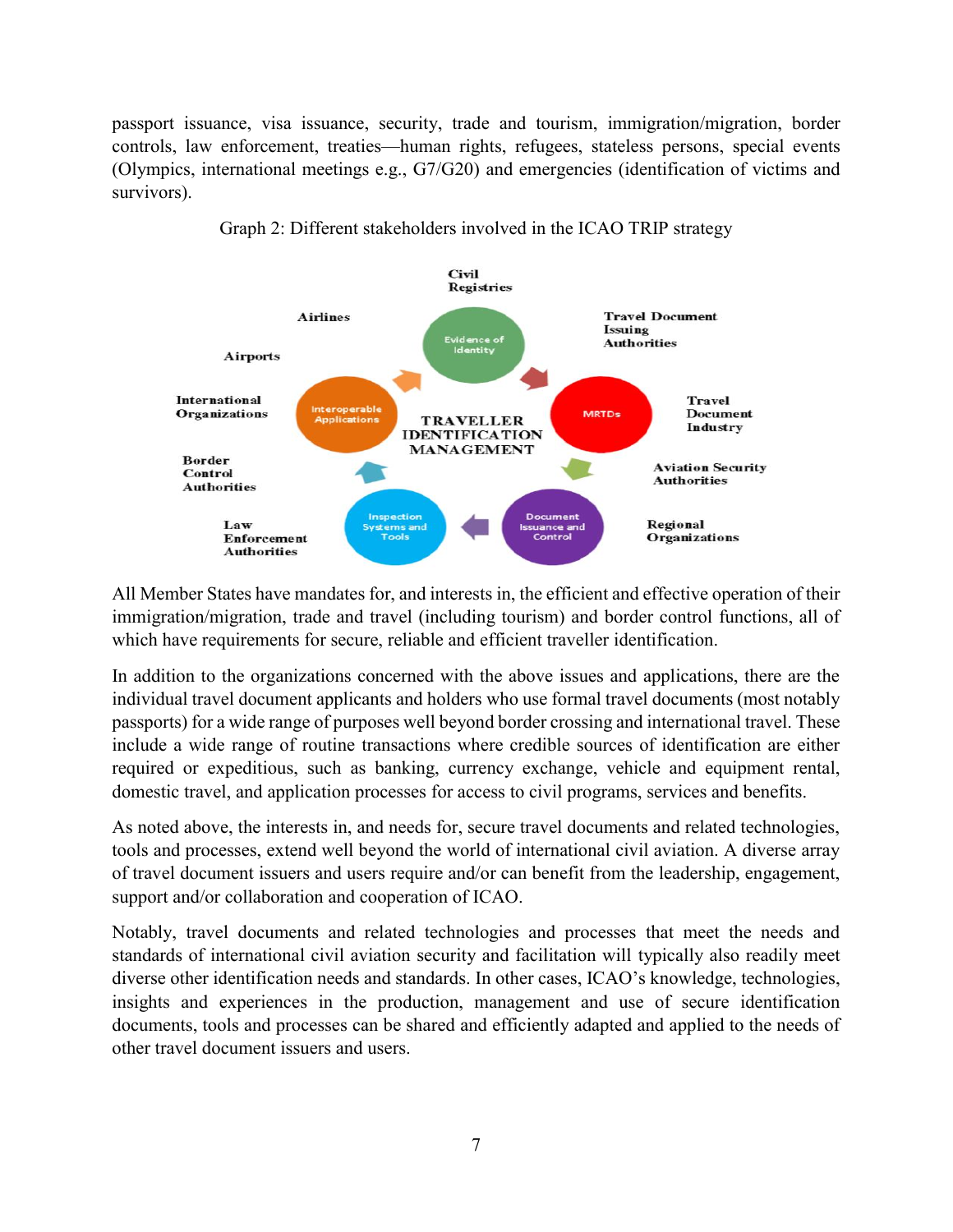#### **The need for a TRIP roadmap to assist States in their implementation efforts**

The 39th Session of the Assembly endorsed the priorities for the ICAO TRIP Strategy and expected outcomes for the 2017-2019 triennium. Assembly Resolution A39-20, *Consolidated statement of continuing ICAO policies related to facilitation*, identified national and international action in ensuring the security and integrity of traveller identification and border controls. Specifically, the Assembly urged Member States, through their travel document and border control programmes, to uniquely identify individuals to maximize security and facilitation benefits, including preventing acts of unlawful interference and other threats to civil aviation. Furthermore, the Assembly endorsed the development of a roadmap for the implementation of the ICAO TRIP Strategy.

The ICAO TRIP roadmap has been developed in the context of the *No Country Left Behind* initiative but also in light of the two UN Security Council Resolutions 2178 and 2309 that were approved in 2014 and 2016 respectively. The two resolutions address notably the acute and growing threat posed by foreign terrorist fighters (FTF). The relevant parts of the resolution are: "Reaffirms that all States shall prevent the movement of terrorists or terrorist groups by effective border controls and controls on issuance of identity papers and travel documents, and through measures for preventing counterfeiting, forgery or fraudulent use of identity papers and travel documents…'' and "..calls upon all States to require that airlines operating in their territories provide advance passenger information to the appropriate national authorities in order to detect the departure from their territories, or attempted entry into or transit through their territories, by means of civil aircraft, of individuals designated by the Committee pursuant to resolutions 1267 (1999), 1989 (2011) and 2253 (2015);''

The UN Security Council has thus mandated States to request, in fact "require" as the resolution states, API from airlines (Graph 3) in order to match passenger data against the UN Security Council's travel ban lists for terrorists.



Graph 3: The API flow-process

Following the resolution 2178, the UN counter-terrorism bodies also included a non-binding recommendation on the use PNR, namely encouraging airlines to provide, where requested, to the appropriate national authorities. Since most FTFs use legitimate travel documents, the use of PNR